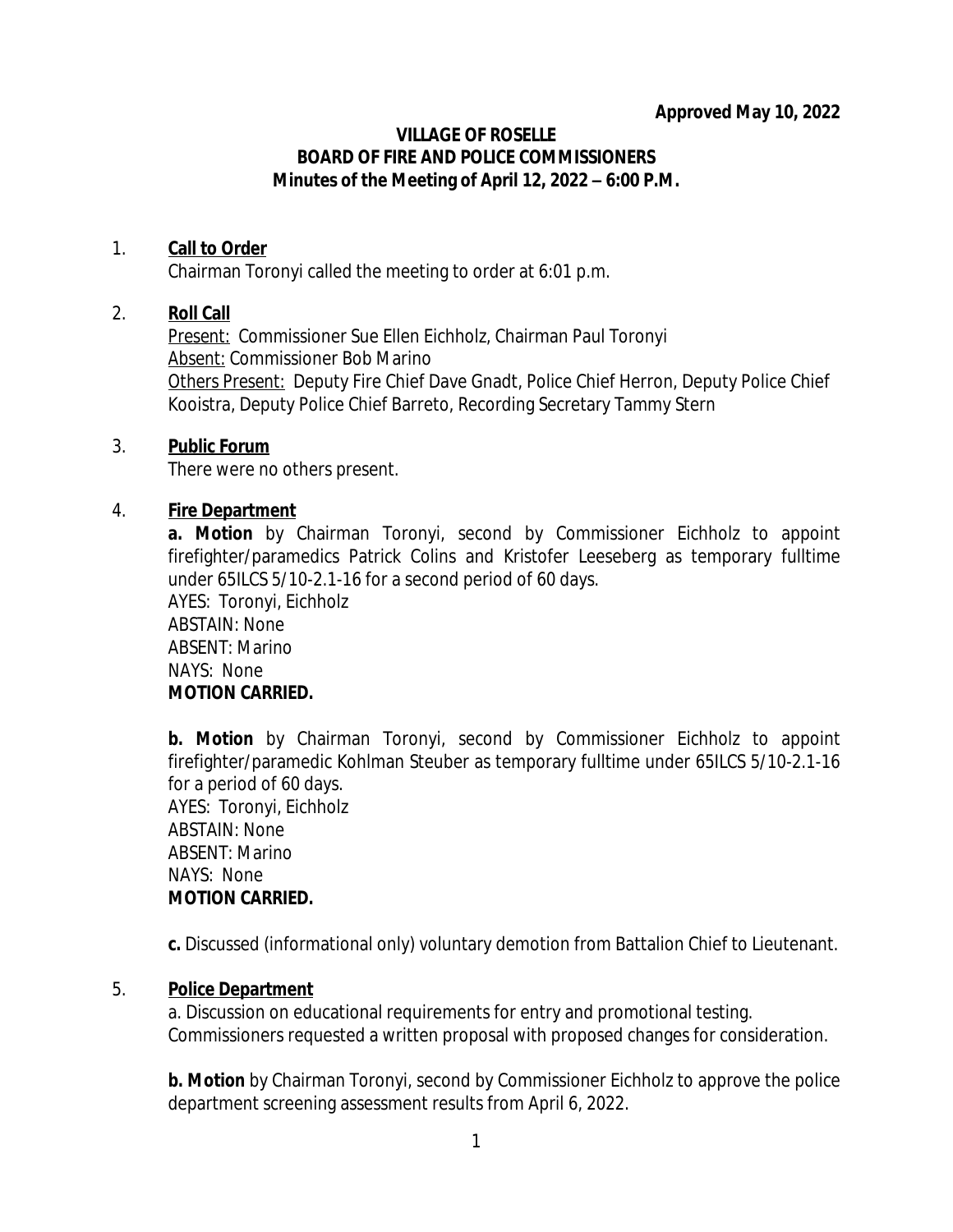6. **Motion** by Chairman Toronyi, second by Commissioner Eichholz to approve the minutes of March 8, 2022. AYES: Toronyi, Eichholz ABSTAIN: None ABSENT: Marino NAYS: None **MOTION CARRIED.**

## 7. **Executive Session**

**Motion** by Chairman Toroyni, second by Commissioner Eichholz, to go into an Executive Session at 6:35 p.m. pursuant to the requirements of the Illinois Open Meetings Act under Exemptions 5 ILCS 120/2 (c) to review candidate backgrounds and executive session minutes.

Roll Call: *Chairman Toronyi, Commissioner Eichholz, Deputy Fire Chief Dave Gnadt, Policee Chief Steve Herron, Deputy Police Chief Roberto Barreto, Deputy Police Chief Shawn Kooistra, Recording Secretary Tammy Stern*

AYES: Toronyi, Eichholz ABSENT: Marino NAYS: None **MOTION CARRIED.**

#### **Adjourn Executive Session**

**Motion** by Chairman Toronyi, second by Commissioner Eichholz, to adjourn the Executive Session at 6:40 p.m. **VOICE VOTE: ALL AYES, NAYS NONE. MOTION CARRIED.**

8. **Motion** by Chairman Toronyi, second by Commissioner Eichholz to appoint firefighter candidates Kohlman Steuber and Kristofer Leeseberg upon successful completion of a psychological exam, and medical exam. AYES: Toronyi, Eichholz ABSTAIN: None

ABSENT: Marino NAYS: None **MOTION CARRIED.**

**9. Motion** by Chairman Toronyi, second by Commissioner Eichholz to reject Police Officer candidate Zach Leo upon successful completion of a psychological exam, and medical exam.

AYES: Toronyi, Eichholz ABSTAIN: None ABSENT: Marino NAYS: None **MOTION CARRIED.**